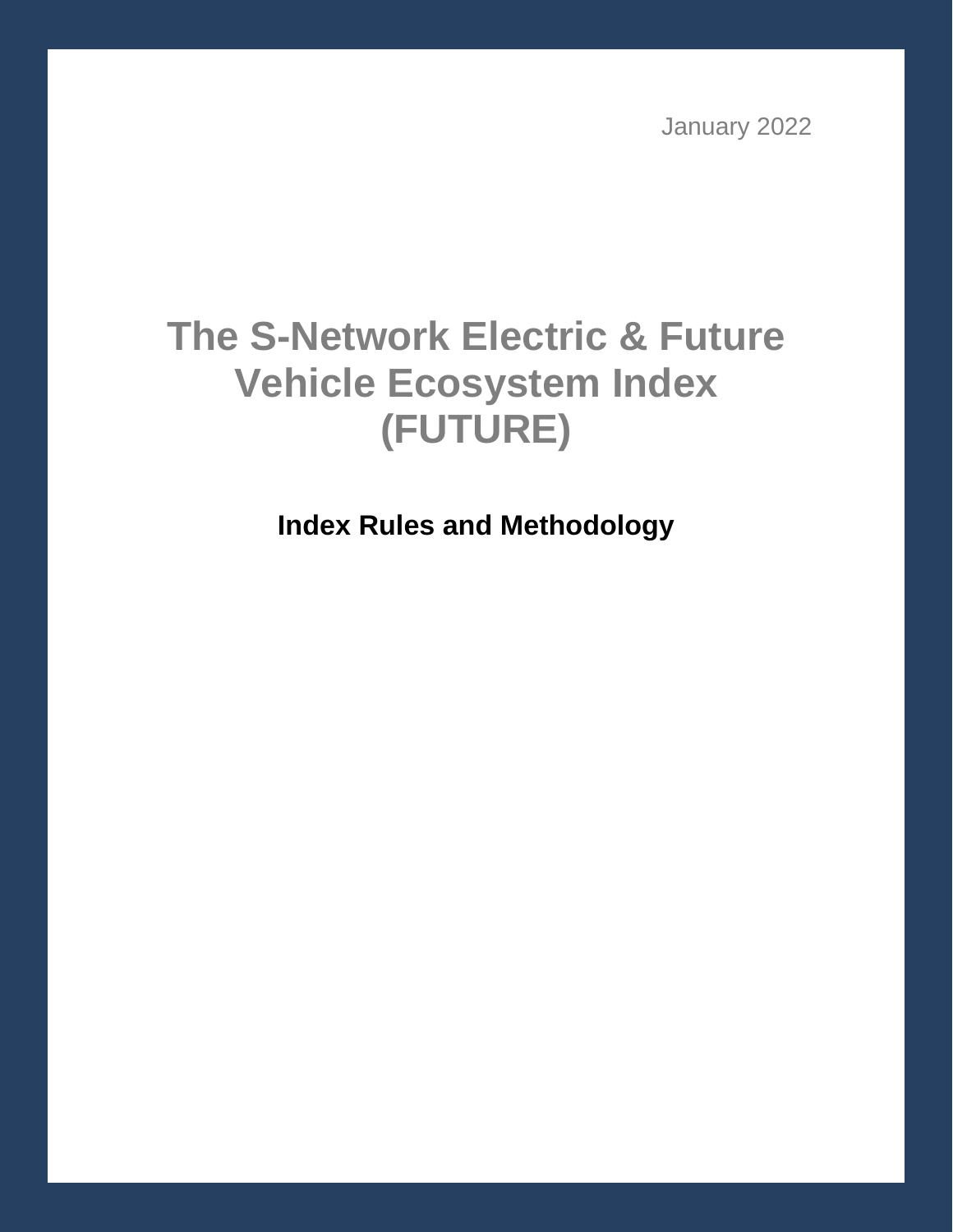#### **TABLE OF CONTENTS**

| Ш.        |                                                                 |  |
|-----------|-----------------------------------------------------------------|--|
| III.      |                                                                 |  |
| IV.       |                                                                 |  |
|           | V. RULES FOR RECONSTITUTIONS, REBALANCINGS AND INDEX CHANGES  5 |  |
| VI.       |                                                                 |  |
| VII.      |                                                                 |  |
| VIII.     |                                                                 |  |
| IX.       |                                                                 |  |
| <b>X.</b> |                                                                 |  |
| XI.       |                                                                 |  |
|           |                                                                 |  |
|           |                                                                 |  |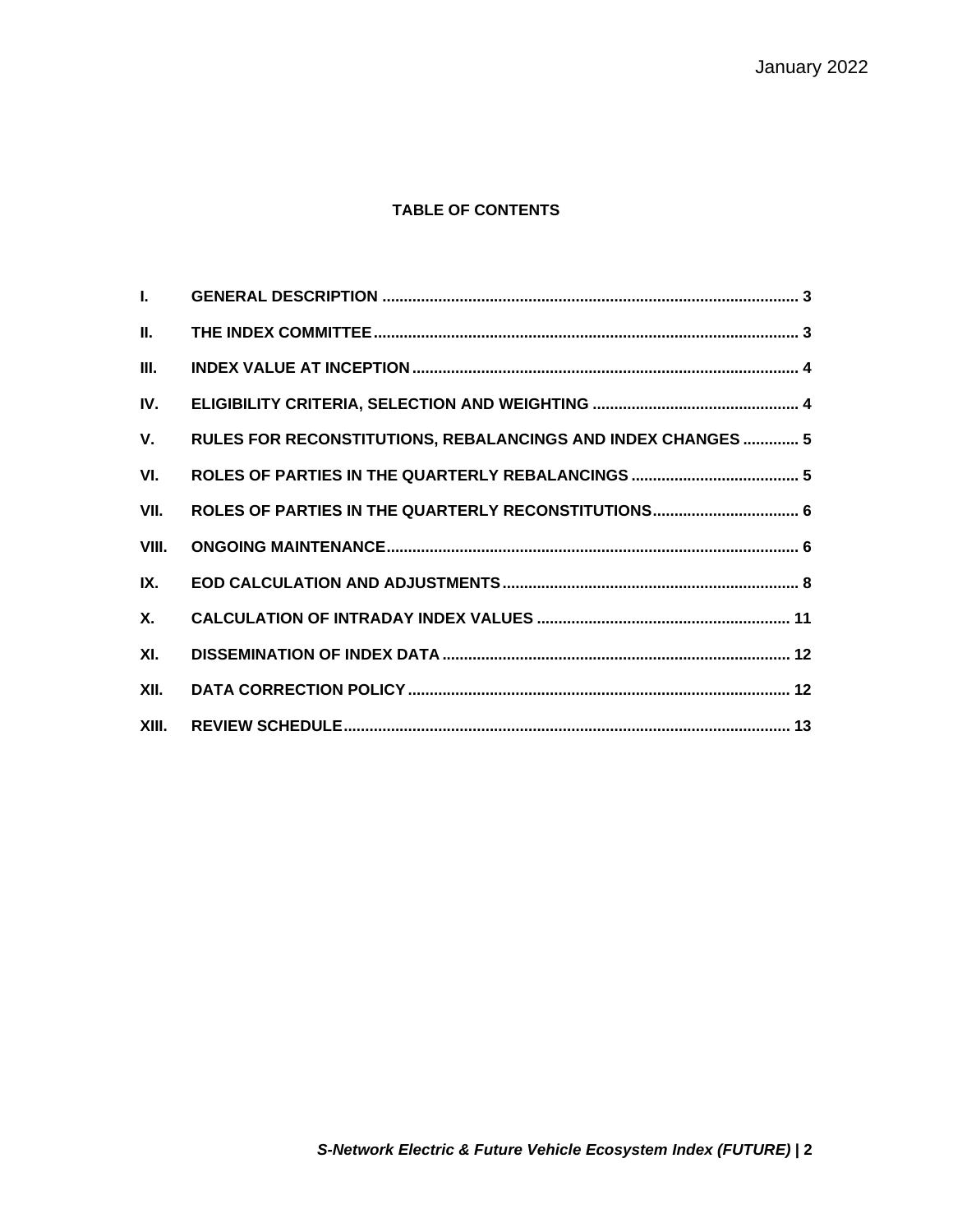# **The S-Network Electric & Future Vehicle Ecosystem Index (FUTURE)**

# **Official Rule Book**

# <span id="page-2-0"></span>**I. General Description**

The S-Network Electric & Future Vehicle Ecosystem Index (Ticker: FUTURE) is an index of stocks listed on major global recognized exchanges that are materially engaged in the development and sales of electric and autonomous vehicle technologies. Included in the Index are companies engaged in the manufacture of electric and autonomous vehicle manufacturing as well as the production of products, technologies and materials that enable the development of electric and autonomous vehicles.

FUTURE comprises three main business segments (the "Segments"):

- **Electric and Autonomous Vehicle Manufacturing**
- **Enabling Technologies:**
	- o Companies that manufacture batteries for energy storage.
	- $\circ$  Companies that provide the sensors for autonomous driving capabilities.
	- o Companies that manufacture semiconductors.

## • **Enabling Materials:**

 $\circ$  Companies that mine rare earth metals used for energy storage and conversion.

FUTURE uses a modified float market capitalization weighting methodology.

#### <span id="page-2-1"></span>**II. The Index Committee**

The FUTURE Index Committee (the "Committee") will be composed of no fewer than three members. The Committee Chairman will have extensive experience with and expertise in equity markets. The other members will have experience with indexes and/or financial products.

The Committee will be responsible for overseeing the activities of the EOD Calculation Agents and approving all changes to the index related to its reconstitutions and rebalancings.

The Committee meets quarterly, either in person or via teleconference, to discuss index issues and organize the reconstitutions and rebalancings.

The composition of the Committee may from time to time be changed to reflect changes in market conditions.

All members of the index committee and their advisors shall comply with the S-Network Global Indexes' code of conduct and ethics with respect to the disclosure and use of material non-public information.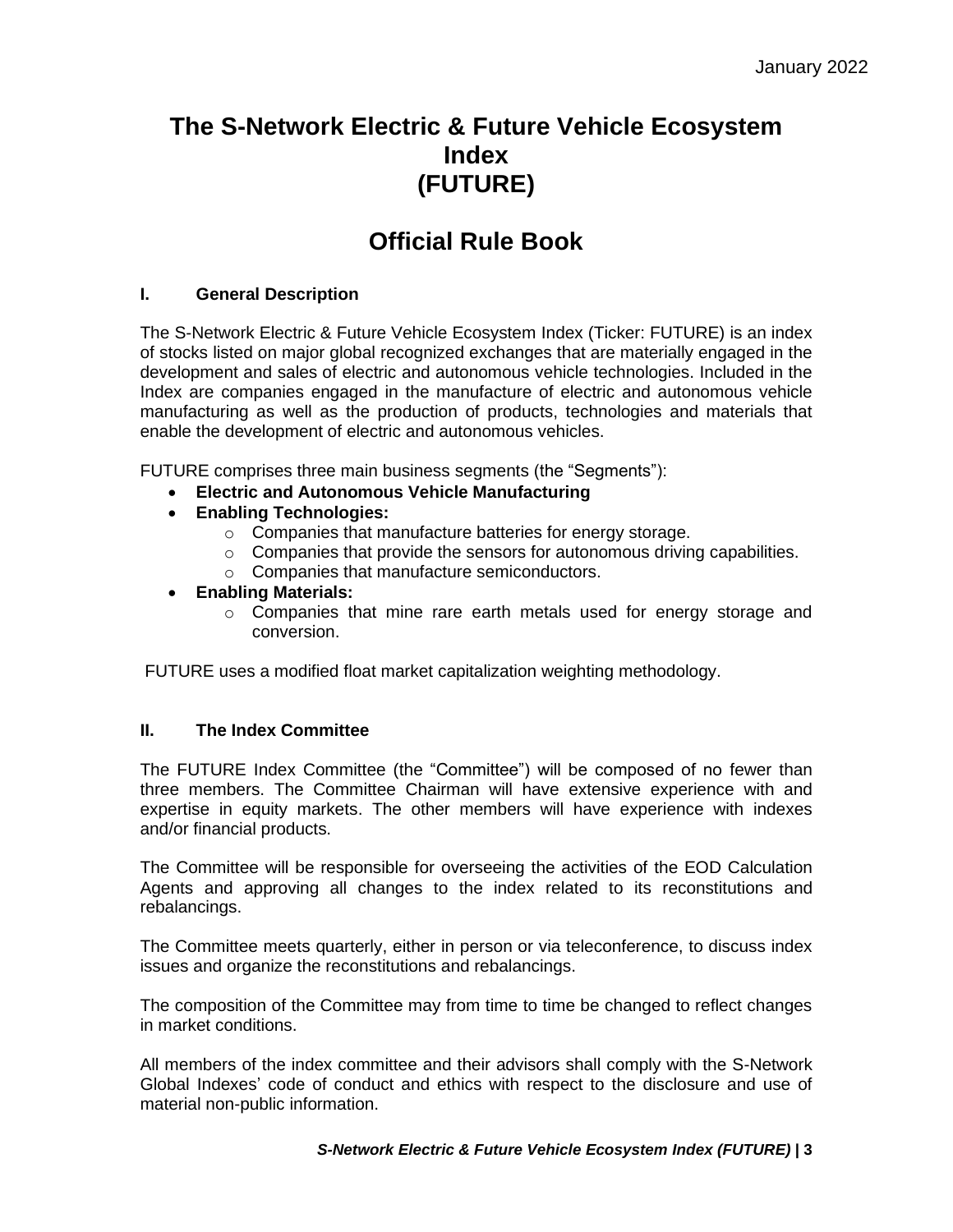#### <span id="page-3-0"></span>**III. Index Value at Inception**

The S-Network Electric & Future Vehicle Ecosystem Index (Ticker: FUTURE) had a value at inception of 1000, on its inception date of January 19, 2018. FUTURE is calculated on both a Price-only and a Total Return basis.

# <span id="page-3-1"></span>**IV. Eligibility Criteria, Selection and Weighting**

To be eligible for inclusion in FUTURE, a company must be listed on a major recognized stock exchange and principally or materially engaged in one of the following sectors: a) electric and autonomous vehicle manufacturing, b) enabling technologies, or c) enabling materials.

A company may meet the business engagement requirements for its Segment in one of two ways: by being principally engaged, or by being materially engaged. A company shall be considered principally engaged ("Pure-Play") if it derives at least 50% of its revenues from business activities described for its Segment. A company shall be considered materially engaged ("Diversified") provided that:

- 1) such revenues represent more than 20% of the company's total revenues and such revenues are independently reported in the company's financial reports,
- 2) applicable revenues are likely to have a material impact on the company's overall share price performance,
- 3) research and development investments in the technology are at the forefront of the company's future initiatives, or
- 4) the company's applicable business is likely to have a significant impact on the sector as a whole.

Further, the stock must meet all of the following eligibility criteria:

- The minimum market capitalization value for each stock shall be 500 million USD.
- The minimum float-adjusted market capitalization value for each stock shall be 100 million USD.
- The minimum free float factor shall be 20%.
- The minimum average daily trading value for the previous three months shall be 5 million USD.

From among the eligible stocks, the Index constituents are selected as follows:

- 1) Sort the eligible candidates into Pure-Play and Diversified categories.
- 2) Select candidates from the Pure-Play category in descending order of floatadjusted market capitalization until either:
	- a. 100 Index constituents have been selected, or
	- b. All of the eligible Pure-Play candidates have been selected.
- 3) If (a), then proceed to the constituent weighting procedure. If (b), then continue selecting from the Diversified category of candidates until either:
	- a. 100 Index constituents have been selected, or
	- b. All of the eligible candidates have been selected.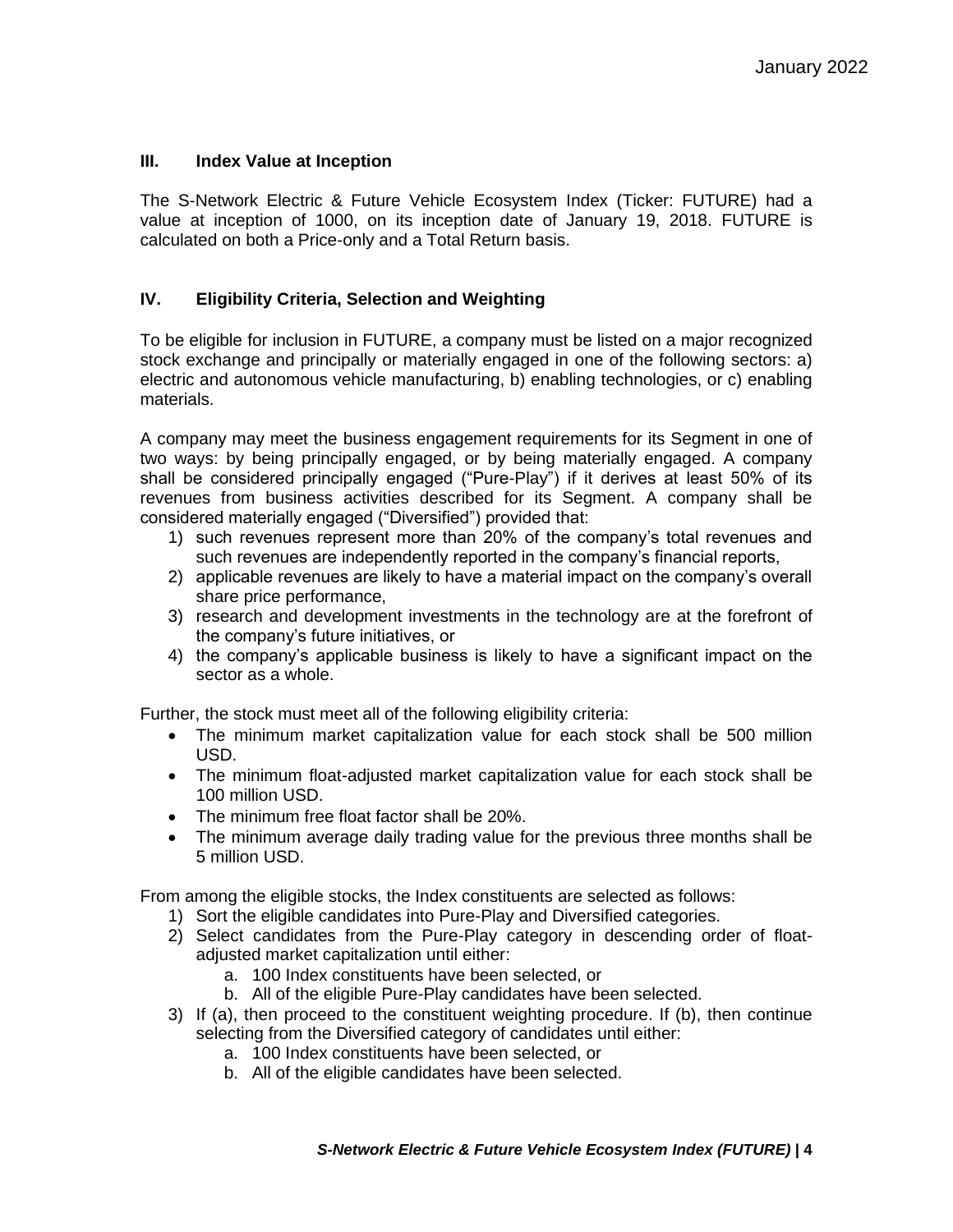The constituents of FUTURE are weighted by their float-adjusted market capitalizations, modified to meet a maximum weight requirement of 4.5% and a minimum weight requirement of 0.5%.

The constituents' Index Shares will be based on prices as of the close of trading on the day prior to the second Friday of the rebalancing month.

Prior to the January 2022 reconstitution, there was no limit on the count of Index constituents.

# <span id="page-4-0"></span>**V. Rules for Reconstitutions, Rebalancings and Index Changes**

The FUTURE Index is calculated on an end-of-day (EOD) basis by S-Network Global Indexes, Inc. (the "EOD Calculation Agent") and on an intraday basis by Refinitiv (the "Intraday Calculation Agent"). The EOD Calculation Agent is also responsible for index maintenance and price dissemination. The EOD Calculation Agent is responsible for the calculation of FUTURE. The calculation, maintenance and dissemination rules are as follows:

**Index Changes.** The FUTURE Index is rebalanced quarterly effective at the market open on the trade date following the third Friday of the first month of each calendar quarter or, if that third Friday is a US market holiday, the market open on the third Friday of that month (the "Effective Date"). Index changes take place at each rebalancing Effective Date, except in the event of certain intraquarter corporate actions, such as mergers, acquisitions, and delistings. In such cases, the change is applied on the effective date of the action, unless otherwise determined by the Index Committee. Share increases and decreases are reflected on the rebalancing date. Whenever possible, changes will be announced at least two business days prior to their implementation.

**Index Reconstitutions.** The FUTURE Index is reconstituted quarterly effective at the market open on the trade date following the third Friday of the first month of each calendar quarter or, if that third Friday is a US market holiday, the market open on the third Friday of that month (the "Effective Date").

**Additions and Deletions.** Additions and Deletions to the Indexes are made 1) at the open of trading on the reconstitution Effective Date and 2) in the event of the deletion of a constituent stock due to a corporate action.

Deletions are made at any time, in the event a stock is liquidated, delisted, files for bankruptcy, is acquired, or merges with another stock. Upon deletion, the weight of the removed stock is reallocated. Additions are made only upon the Effective Date of the reconstitution.

#### <span id="page-4-1"></span>**VI. Roles of Parties in the Quarterly Rebalancings**

i) The EOD Calculation Agent will screen the FUTURE Index constituents to verify their continued eligibility as per requirements relevant to the rebalancing.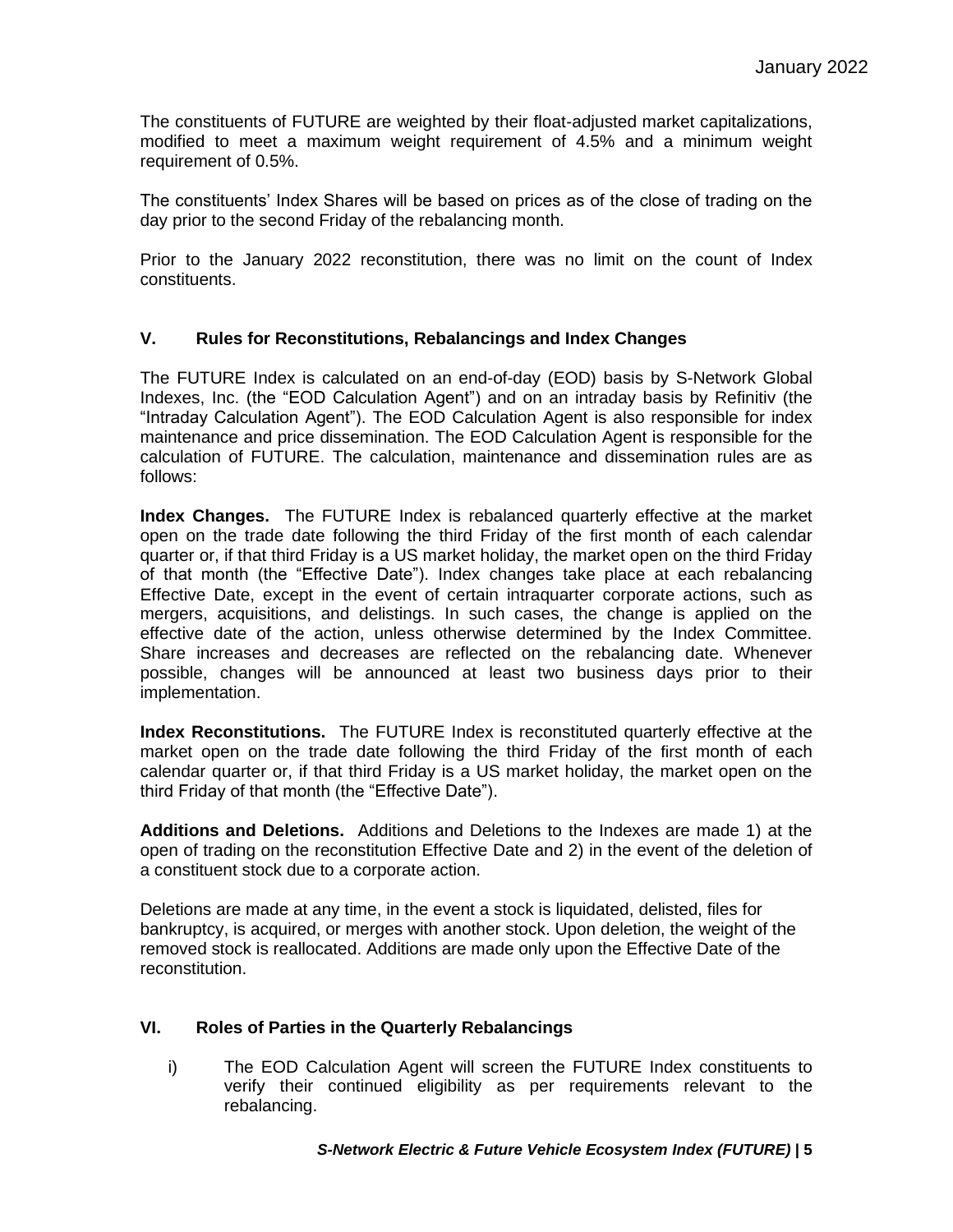- ii) No later than the second Friday of the rebalancing month, the EOD Calculation Agent shall provide the Committee or its designee with a list of constituents and their corresponding Index Shares for the FUTURE Index.
- iii) The Committee or its designee shall approve or reject the changes and notify the EOD Calculation Agent of its decisions no later than the Monday following the second Friday of the rebalancing month.
- iv) The EOD Calculation Agent will post all final rebalancing data and information on their FTP servers prior to the market open on the rebalancing Effective Date.
- v) FUTURE will post all rebalancing data on its website prior to the market open on the rebalancing Effective Date.

#### <span id="page-5-0"></span>**VII. Roles of Parties in the Quarterly Reconstitutions**

- i) The EOD Calculation Agent will screen the FUTURE universe to identify those stocks that meet all necessary eligibility criteria as of the last business day of the month preceding the reconstitution month (the "Snapshot Date").
- ii) The EOD Calculation Agent shall provide the Committee, or its designee, with a list of constituents for FUTURE.
- iii) The Committee shall approve or reject the changes and notify the EOD Calculation Agent of its decisions no later than the Thursday following the first Friday of the reconstitution month.
- iv) No later than the Thursday following the first Friday of the reconstitution month, the Index Committee or its designee will issue a press release announcing additions and deletions to FUTURE. The press release will be posted on the FUTURE website.
- v) The EOD Calculation Agent will post all final rebalancing data and information on their FTP servers prior to the market open on the reconstitution Effective Date.
- vi) FUTURE will post all reconstitution data on its website prior to the market open on the reconstitution Effective Date.

## <span id="page-5-1"></span>**VIII. Ongoing Maintenance**

i) In addition to the scheduled quarterly reviews, FUTURE is reviewed on an ongoing basis. Changes in index composition and related weight adjustments are necessary whenever there are extraordinary events such as liquidations, conversions, delistings, bankruptcies, mergers or takeovers involving index components. In these cases, each event will be taken into account on its effective date. Whenever possible, the changes in the index's components

#### *S-Network Electric & Future Vehicle Ecosystem Index (FUTURE)* **| 6**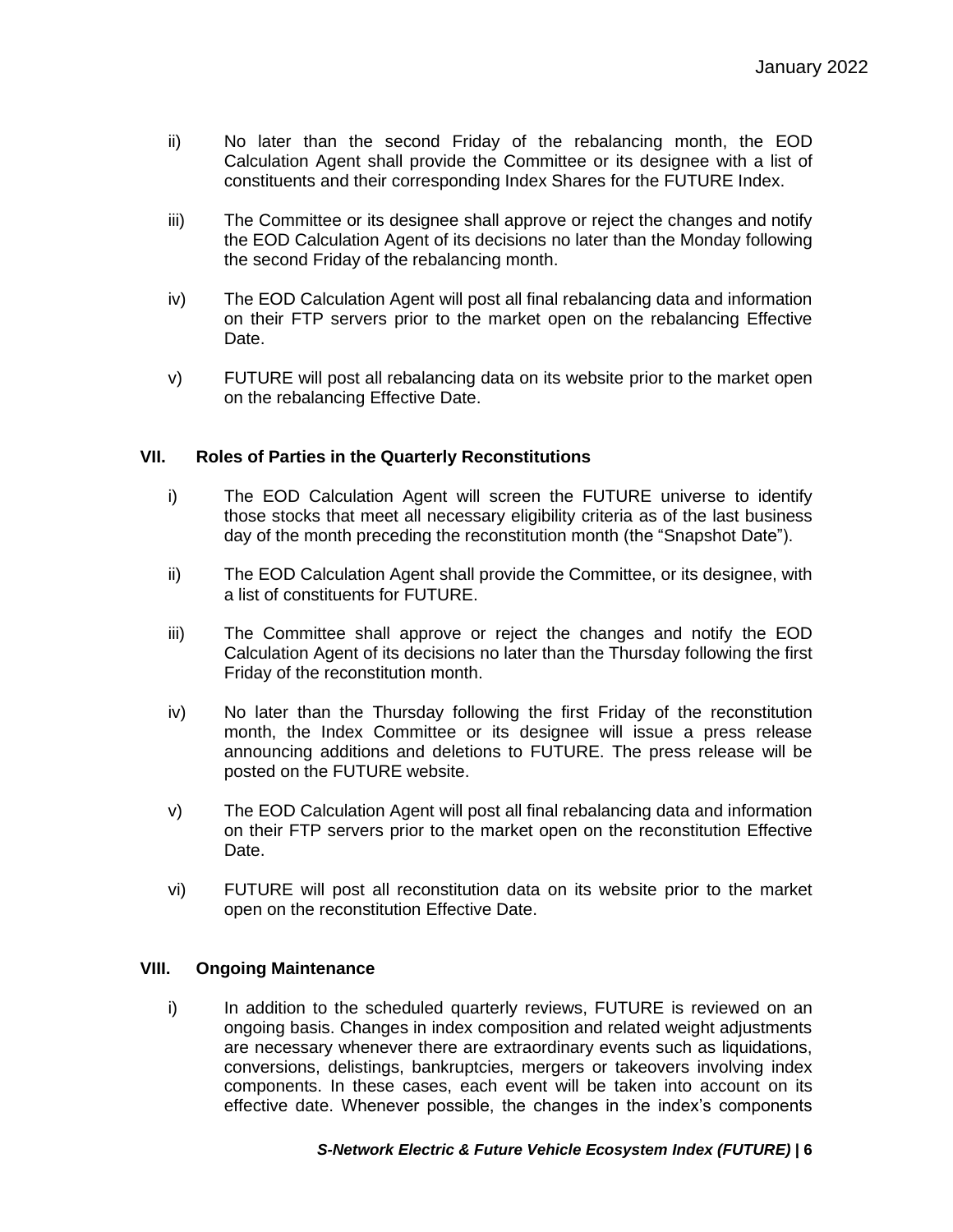will be announced at least two business days prior to their implementation date.

- ii) Changes of Eligible Securities. In the event that a component no longer meets the eligibility requirements described in Section IV herein, it will be removed from the index on the Effective Date of the next reconstitution.
- iii) Changes of Sector Classification. Stocks are eligible for inclusion in FUTURE based on their inclusion in an applicable sector. Mergers, takeovers, and spin-offs may cause a stock to lose its eligibility. In such a circumstance, the stock will be deleted from the index on the Effective Date of the next rebalancing. A stock's classification may also require an immediate change as the result of a special event such as a merger, takeover or spinoff.
- iv) Mergers. If two index constituents merge, their component positions will be replaced by the surviving stock immediately. If an index constituent merges with a non-component stock, it will be removed from the index and its weight will be redistributed to all the remaining constituents on a proportional basis.
- v) Takeovers. If an index component is taken over by another component stock, the former will be removed from the index immediately upon completion of the takeover and the weight of the removed stock will be reallocated to the acquiring stock. If an index component is taken over by a non-component stock, it will be removed from the index and its weight will be redistributed to all the remaining constituents on a proportional basis.
- vi) Share Offerings, Tenders and Purchases. If a Rights Offering is in the money, the rights are exercised and the newly acquired shares are applied to the company issuing the rights. A divisor change is made to reduce the holdings of the remaining constituents in order to settle the acquisition of the rights. If the rights offering is out of the money, it expires worthless. Tender offers are not accepted, and no adjustments are made for self tenders or stock buybacks.
- vii) Removal of Stocks Due to Delisting, Bankruptcy or Extreme Financial Distress. If an index constituent is delisted by its primary market, or is in bankruptcy proceedings, it will be removed from the index.

\* If an index component is delisted by its primary market due to failure to meet financial or regulatory requirements, it will be removed from the index and its weight will be reallocated to the remaining constituents in the index.

\* If an index component enters bankruptcy proceedings, it will be removed from the index and will remain ineligible for re-inclusion until it has emerged from bankruptcy. However, the Committee may, following a review of the bankrupt company and the issues involved in the filing, decide to keep the stock in the index.

\* The Committee may remove a stock it has determined to be in extreme financial distress from FUTURE if the Committee deems the removal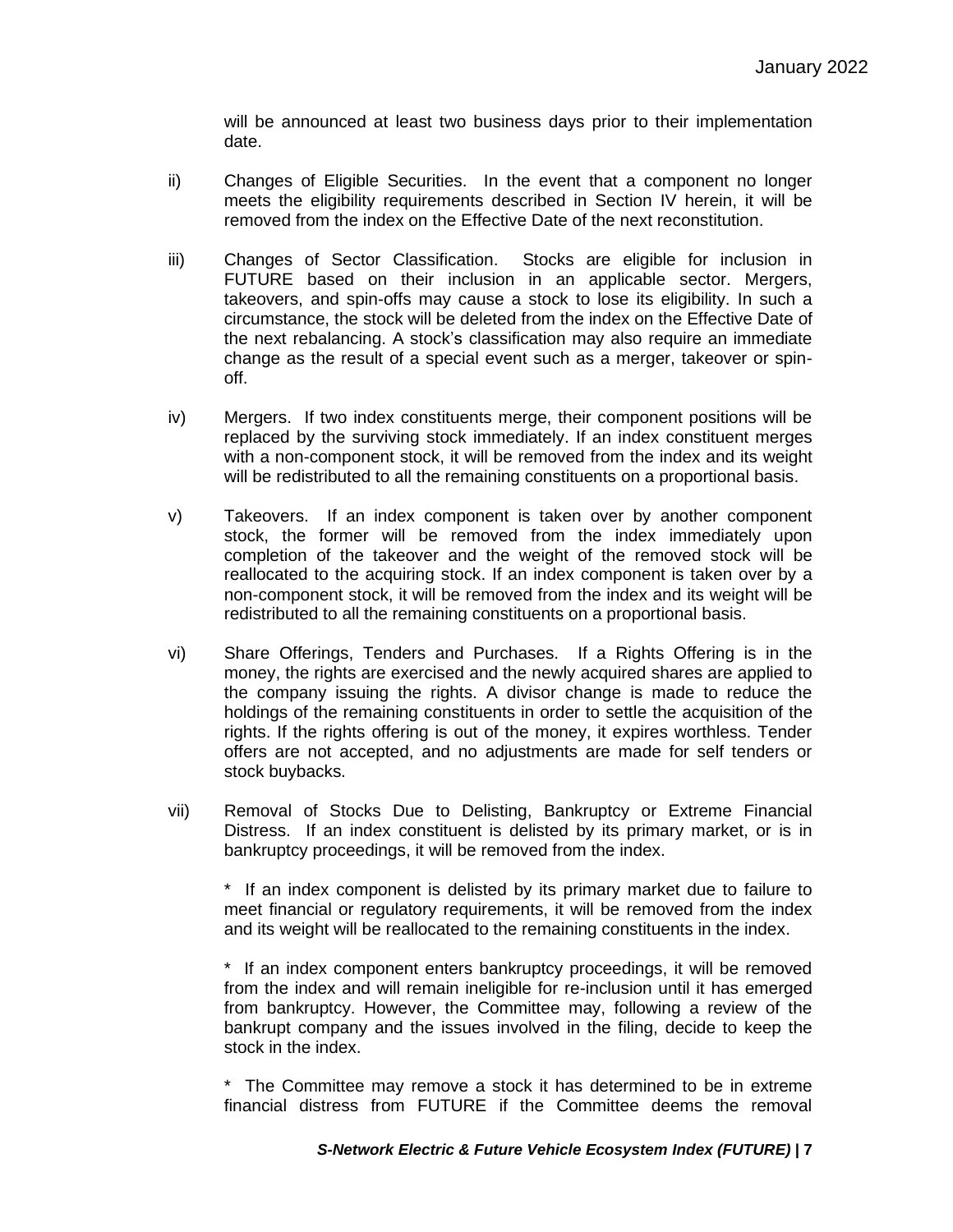necessary to protect the integrity of the index and the interests of investors in products linked to the index.

viii) Pricing of Stocks in Extreme Financial Distress for Index Maintenance.

\* When a stock is suspended from trading due to financial distress and subsequently delisted by its primary market prior to resumption of trading, the EOD Calculation Agent will use the best-available alternate pricing source to determine the value at which the stock should be removed from the index.

If the stock's primary market price is no longer available due to its suspension or delisting, a current price from another exchange, such as a regional or electronic marketplace, may be used. In the absence of those prices in the case of U.S. securities, OTC Bulletin Board, OTC Equity (non-OTCBB stocks), and Pink Sheet traded prices could be applied in that order.

\* If neither a traded price nor a bid/asked range is available, the Committee will evaluate the status of the suspended stock. The Committee may consult with managers of portfolios linked to indexes in which the stock is a constituent in determining the value of the stock. If the Committee concludes that the security has become worthless or is likely to remain too illiquid to be traded, it will be removed from the index at .01 local currency of the stock.

## <span id="page-7-0"></span>**IX. EOD Calculation and Adjustments**

The EOD Calculation Agent will calculate closing values for both the Price and Total Return Index variants based on closing prices as reported by the relevant exchanges.

i) Input Data Sources

\* EOD (closing) stock prices and corresponding exchange rates are provided by Refinitiv.

\* The number of shares is determined separately for each class of stock. This information is obtained from regulatory filings and a variety of data vendors. The data also may be sourced from the constituent companies themselves.

\* Corporate actions are sourced from public news services, regulatory filings and data vendors. The constituent companies themselves may be used as an additional source.

ii) Index Formula. The index is calculated using a Laspeyres formula. This formula is used for the calculation of the return index and the price index. The only difference is that the divisor Dt is different for the two index variants (Total Return index and Price index).

The index is computed as follows: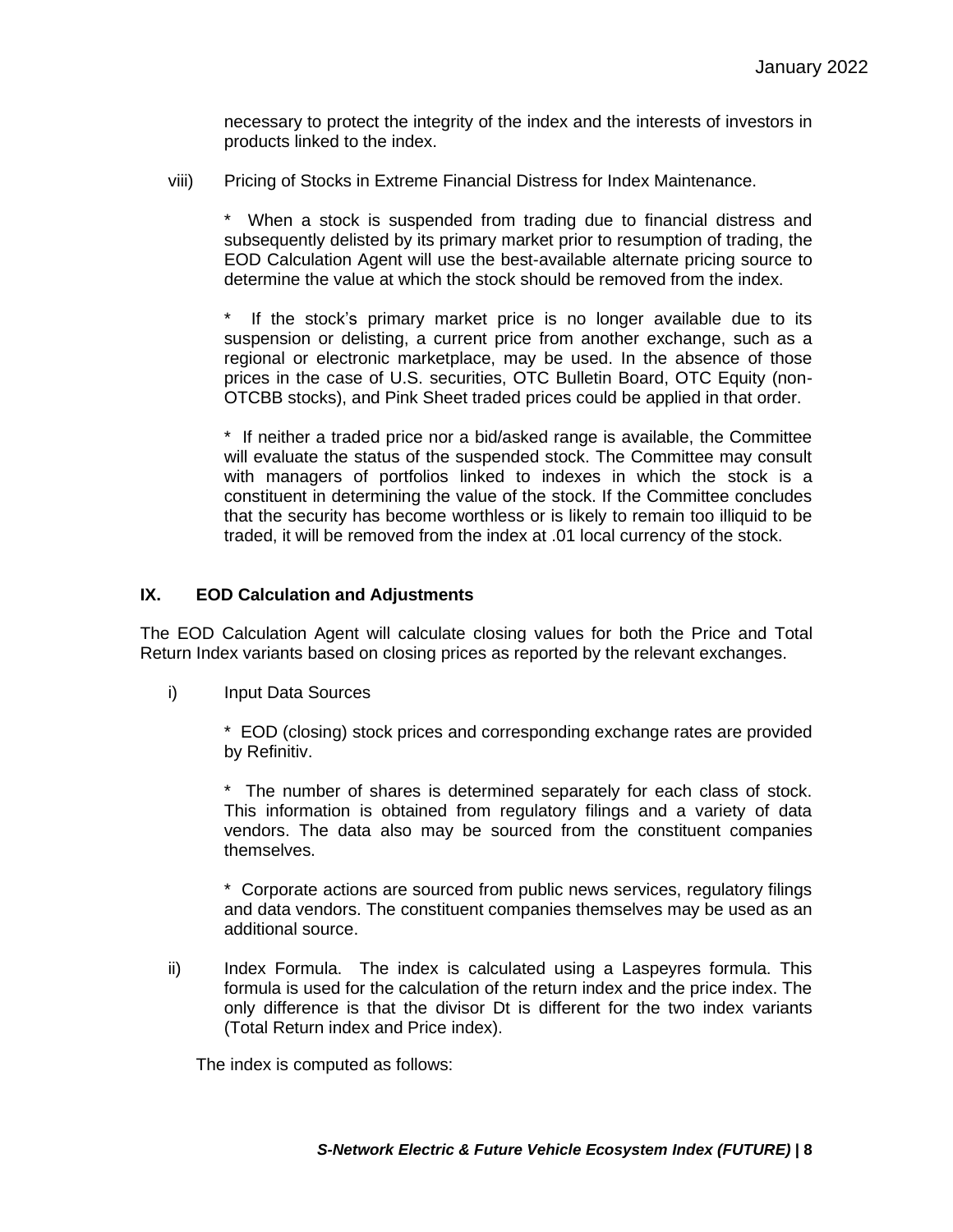$$
= \frac{\sum_{i=1}^{n} (p_{it} * q_{it})}{(C_t \sum_{i=1}^{n} (p_{io} * q_{io}))} * Base Index Value = \frac{M_t}{B_t} * Base Index Value
$$

The above mentioned formula can be simplified as: Index,  $=$   $\frac{M}{D}$ <sup>t</sup> D  $=\frac{m_t}{D}$ t

Where:

| $\frac{1}{\text{base index value}}$ = divisor at time (t)<br>the number of stocks in the index<br>$\mathbf n$ |  |
|---------------------------------------------------------------------------------------------------------------|--|
| the closing price of stock i at the base date<br>$P_{i0}$                                                     |  |
| $q_{i0}$<br>the number of shares of stock i at the base date                                                  |  |
| the price of stock i at time (t)<br>$p_{it}$                                                                  |  |
| the number of shares of stock i at time (t)<br>$q_{it}$                                                       |  |
| the adjustment factor for the base date market capitalization<br>$C_{t}$<br>$=$                               |  |
| the time the index is computed<br>$\mathbf t$                                                                 |  |
| market capitalization of the index at time (t)<br>$M_{\rm t}$                                                 |  |
| adjusted base date market capitalization of the index at time<br>$B_{\rm t}$                                  |  |

Dividend payments are not taken into account in the Price Index variant, whereas dividend payments are reinvested in the Index constituents of the Total Return index on a proportional basis. The divisor adjustment protects the Index from the effects of changes in index composition and the impact of corporate actions. See the "Adjustments for Corporate Actions" subsection below for details.

- iii) Divisor Adjustments. Corporate actions affect the share capital of component stocks and therefore trigger increases or decreases in the index. To avoid distortion, the divisor of the index is adjusted accordingly.
- iv) Changes in the index's market capitalization due to changes in the composition (additions, deletions or replacements), weighting (following quarterly reviews, corporate actions (mergers, or special cash or stock distributions of other stocks) result in a divisor change to maintain the index's continuity. By adjusting the divisor, the index value retains its continuity before and after the event. For rights offerings, the EOD Calculation Agent will price the rights during the subscription period, not before or after. Alternatively, the EOD Calculation Agent may start pricing the rights after the ex-date and before the subscription period, under the condition that the rights are priced daily.

\* Formulae for Divisor Adjustment. The following formulae will be used for divisor adjustments. (Note: No divisor adjustments are necessary for stock splits, since market capitalization does not change and the share number and share price are adjusted prior to the opening of trading on the split's ex-date.)

$$
D_{t+1} = D_t * (\frac{\sum (p_{it} * q_{it}) \mp \Delta MC_{t+1}}{\sum (p_{it} * q_{it})})
$$
  
Where:

Where: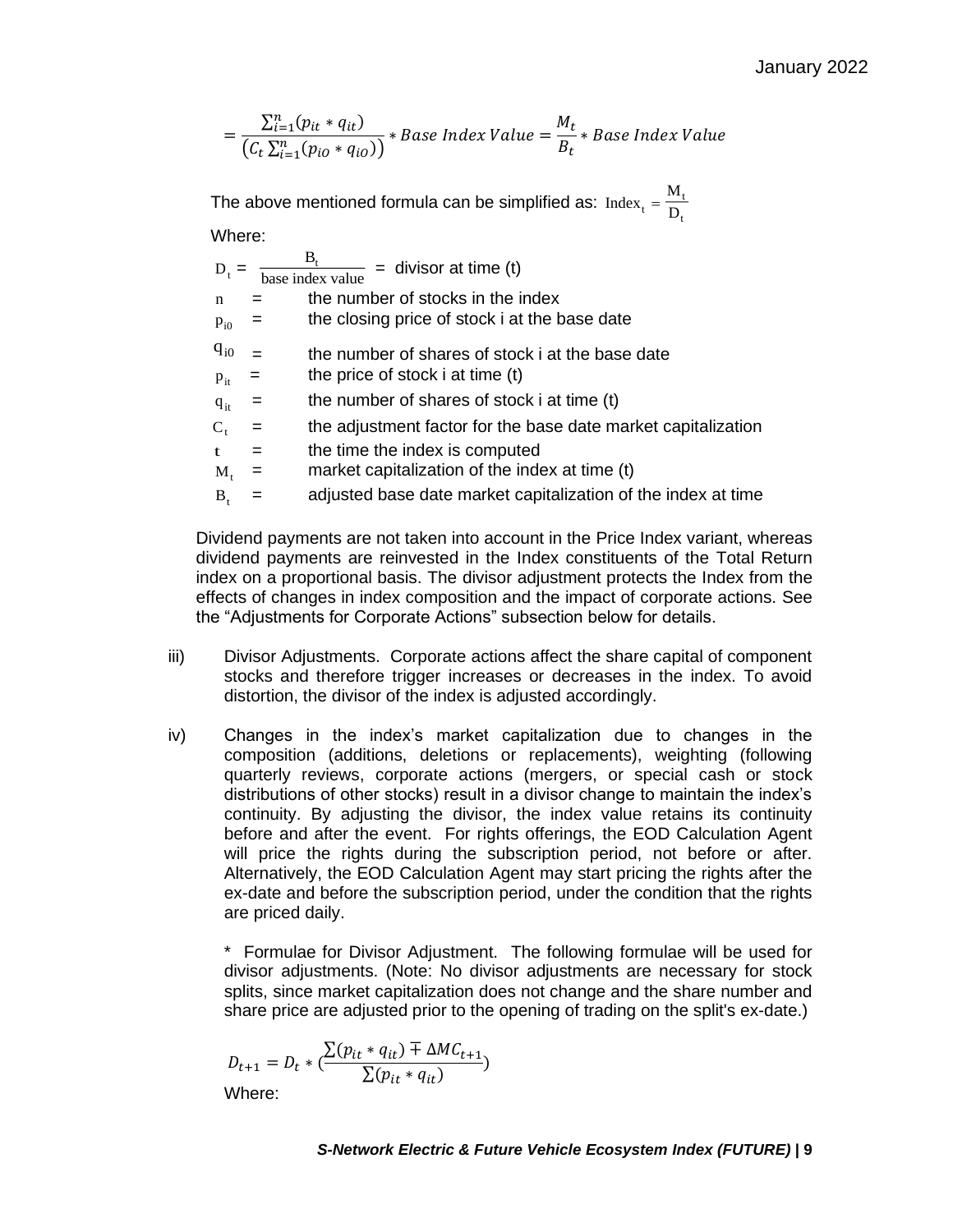| $D_{t}$                    | $=$ divisor at time (t)                                                                                                                                                                                                                               |
|----------------------------|-------------------------------------------------------------------------------------------------------------------------------------------------------------------------------------------------------------------------------------------------------|
| $D_{t+1}$                  | $=$ divisor at time (t+1)                                                                                                                                                                                                                             |
| $p_{it}$                   | $=$ stock price of stock i at time (t)                                                                                                                                                                                                                |
| $q_{it}$                   | $=$ number of shares of stock i at time (t)                                                                                                                                                                                                           |
| $\Delta \mathrm{MC}_{t+1}$ | = add new components' market capitalization and adjusted<br>market capitalization (calculated with adjusted closing prices<br>and shares effective at time t+1 and/or minus market<br>capitalization of stocks to be deleted (calculated with closing |

Note: If the current trading price of an issue is unavailable, the previous trading session's closing price is used. However, if the issue is affected by any corporate action that requires an adjustment, then the adjusted price is used.

prices and shares at time t)

Adjustments for Corporate Actions. An index divisor may decrease ( $\blacktriangledown$ ) or increase (▲) or keep constant (■) when corporate actions occur for a component stock. Assuming shareholders receive "B" new shares and "A" shares are originally held for the following corporate actions:

▼ A) CASH DIVIDEND (applied for return index only) adjusted price = closing price - dividend announced by the stock

▼ B) SPECIAL CASH DIVIDEND (applied for price and return index) adjusted price = closing price - dividend announced by the stock

▼ C) SPIN-OFF adjusted price per share = closing price per share – spinoff value

■ D) SPLIT AND REVERSE SPLIT adjusted price = closing price \* A / B new number of shares = old number of shares  $* B / A$ 

▲ E) RIGHTS OFFERING adjusted price = (closing price  $* A +$  subscription price  $* B$ ) / (A + B) new number of shares = old number of shares  $*(A + B) / A$ 

■ F) STOCK DIVIDEND adjusted price = closing price  $* A / (A + B)$ new number of shares = old number of shares  $*(A + B) / A$ 

▼ G) STOCK DIVIDEND OF A DIFFERENT STOCK SECURITY adjusted price = (closing price  $* A$  - price of the different stock security  $* B$ )/A

▲ H) COMBINATION STOCK DISTRIBUTION (DIVIDEND OR SPLIT) AND RIGHTS OFFERING

Shareholders receive B new shares from the distribution and C new shares from the rights offering for every A shares held: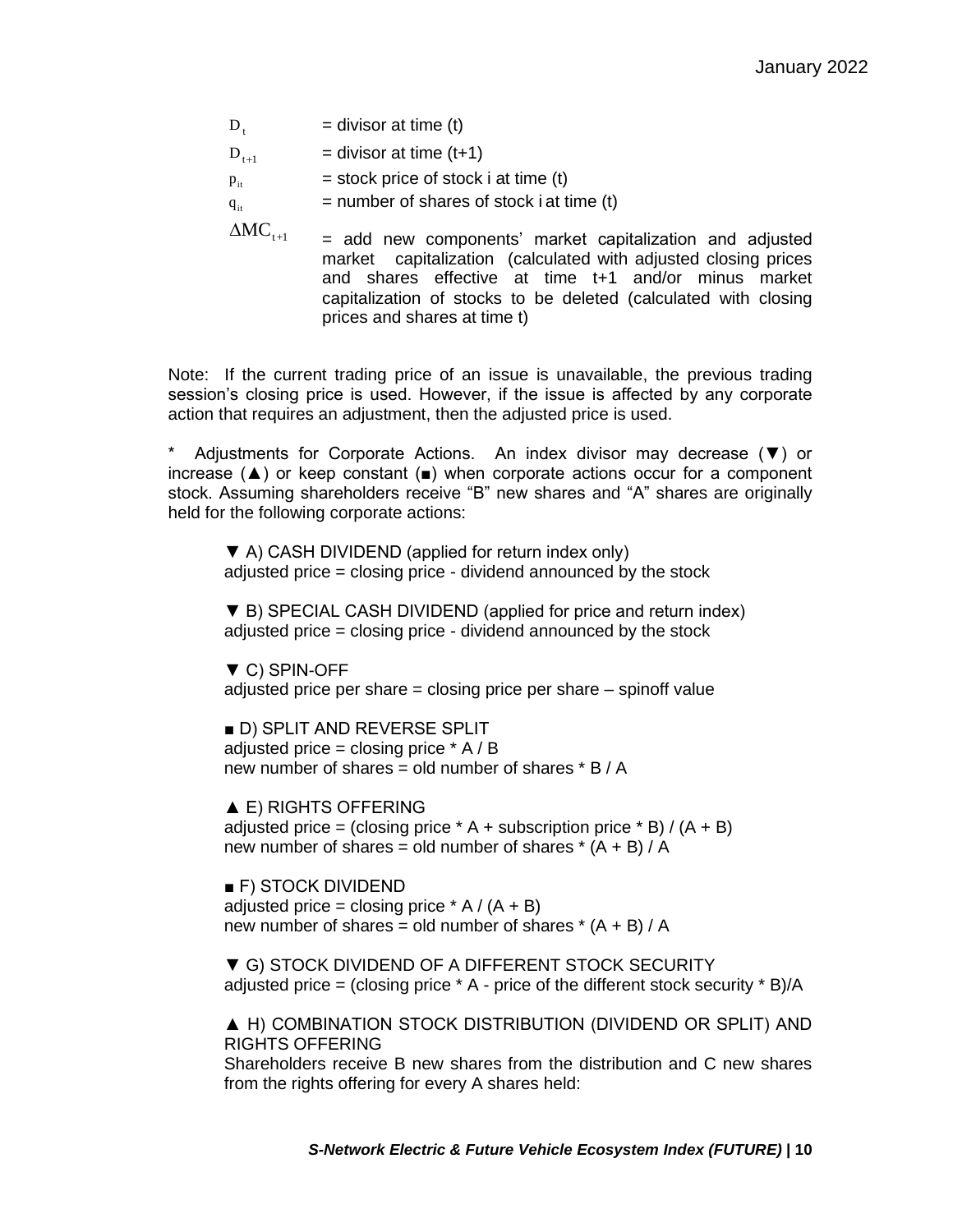\* If rights are applicable after stock distribution (one action applicable to other).

adjusted price = [closing price  $* A +$  subscription price  $* C * (1 + B / A)$ A)] / [  $(A + B) * (1 + C / A)$  ] new number of shares = old number of shares  $*$   $[(A + B) * (1 + C / A)]$ / A

\* If stock distribution is applicable after rights (one action applicable to other).

adjusted price = [closing price  $* A +$  subscription price  $* C$ ] / [(A + C)  $*$  $(1 + B / A)$ new number of shares = old number of shares  $*(A + C) * (1 + B)$ 

$$
A) \, \bigr]
$$

▲ I) STOCK DISTRIBUTION AND RIGHTS (NEITHER ACTION IS APPLICABLE TO THE OTHER) adjusted price =  $[closure of the * A + subscription price * C]/[A + B + C]$ 

new number of shares = old number of shares  $*$   $[A + B + C]$ 

v) Computational Precision. Values used in Index calculation are stored using up to 15 significant digits. Published Index levels are precise through six decimal places.

# <span id="page-10-0"></span>**X. Calculation of Intraday Index Values**

- i) The Intraday Calculation Agent will calculate intraday Index values using price data on each reported trade it receives on each component security.
- ii) The Intraday Calculation Agent will distribute Index values to vendors at set 15-second intervals, provided the Index value has changed from the previously distributed value.
- iii) The Index calculations will start each US trading day at 9:30 ET. At that time, the Index values will begin changing as new prices or exchange rates are processed.
- iv) Index calculation will cease each US trading day at 16:00 ET (unless earlier due to an early market closure) and official summaries will be disseminated between 17:00 ET and 19:00 ET.
- v) If, during periods when the Index is calculated, one or more relevant securities exchanges are closed, the Index calculation will continue using the last closing price for those stocks that trade on the closed exchange(s).
- vi) Stock prices denominated in foreign currencies will be converted to USD with each reported price using exchange rates sourced from Refinitiv. Official closing prices for the Index constituents will be calculated using the Refinitiv snapshot rates as of 4:00 PM GMT.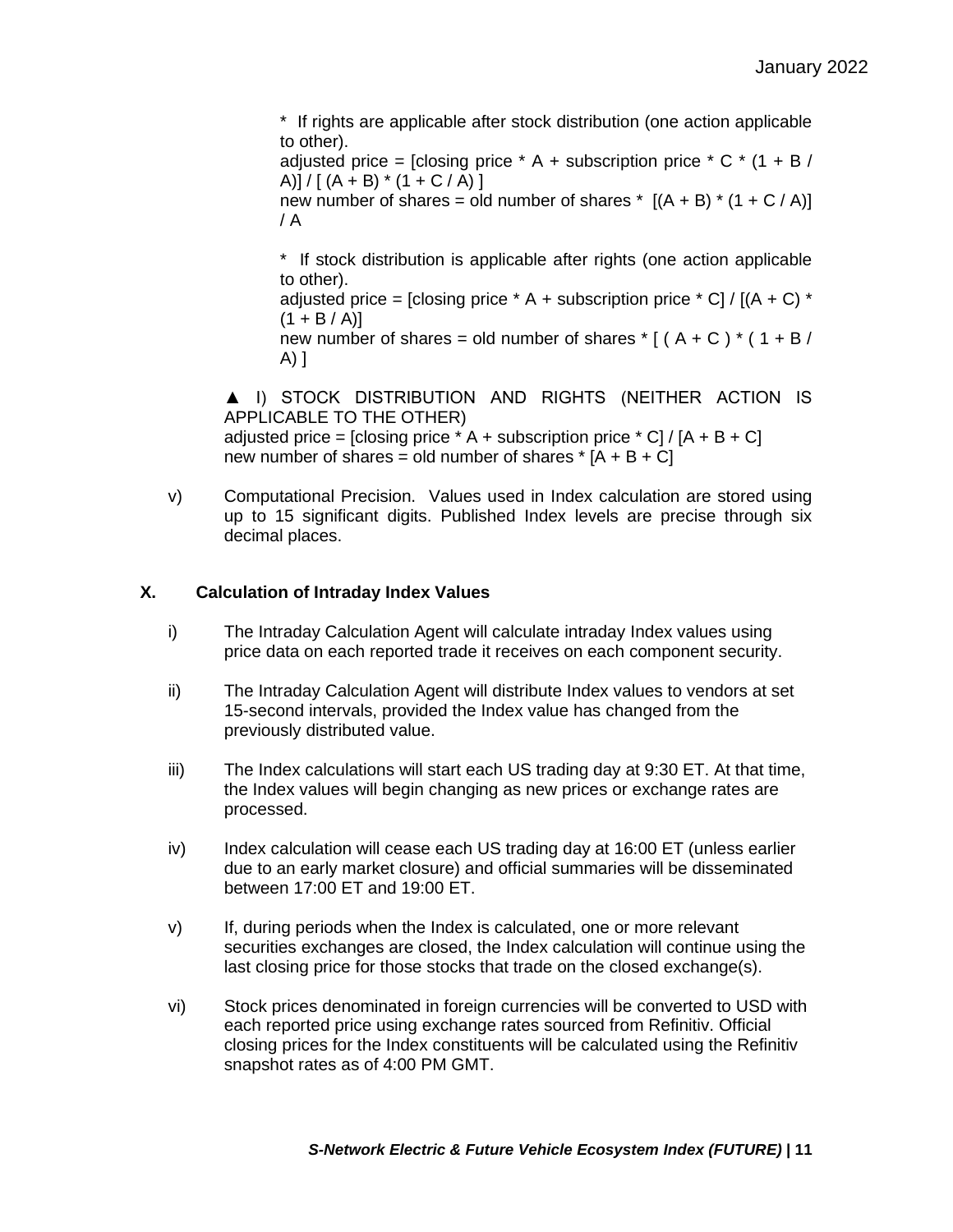#### <span id="page-11-0"></span>**XI. Dissemination of Index Data**

The EOD Calculation Agent will post the following files to its FTP server prior to 7:00PM ET each trading day:

Closing Index File (CLS.SNC) – Index constituents, closing prices, weights, share weights and related data as of the day's close.

Adjusted Closing Index File (ADJ.SNC) – Index constituents, closing prices, weights, share weights and related data as of the next trading day's open.

Corporate Action File (SNA) – Data related to upcoming corporate actions for the Indexes' constituent stocks.

Index Values File (SNL) – Closing values for the price and total return indexes, including divisors.

Closing values for the Index will be transmitted prior to 7:00PM ET for redistribution to various vendors and providers of financial data.

Index values are disseminated in US Dollars (USD) using the following tickers:

| <b>Index Name</b>                                                      | <b>Index Ticker</b> |
|------------------------------------------------------------------------|---------------------|
| S-Network Electric & Future Vehicle Ecosystem Price Return Index (USD) | FUTURE              |
| S-Network Electric & Future Vehicle Ecosystem Total Return Index (USD) | FUTURET             |

Values for the Index are distributed daily prior to 7:00 PM ET Monday through Friday, excluding US market holidays.

#### <span id="page-11-1"></span>**XII. Data Correction Policy**

To maintain a high standard of data integrity, a series of procedures have been implemented to ensure accuracy, timeliness and consistency. Input prices are monitored using a variety of computerized range-check warning systems for both ticker-plant and real-time index systems. Fault tolerant methods are employed in the collection of market and corporate action data. Various verification and audit tasks are performed to ensure the quality of the real-time data feeds and related market data. While every effort is taken to ensure the accuracy of the information used for the index calculation, an index error may occur due to incorrect or missing data, including trading prices, exchange rates, shares outstanding and corporate actions, due to operational errors or other reasons.

i) Index-Related Data and Divisor Corrections. Incorrect pricing and corporate action data for individual issues in the database will be corrected upon detection. In addition, an incorrect divisor of an index, if discovered within five days of its occurrence, will always be fixed on the day it is discovered to prevent an error from being carried forward.